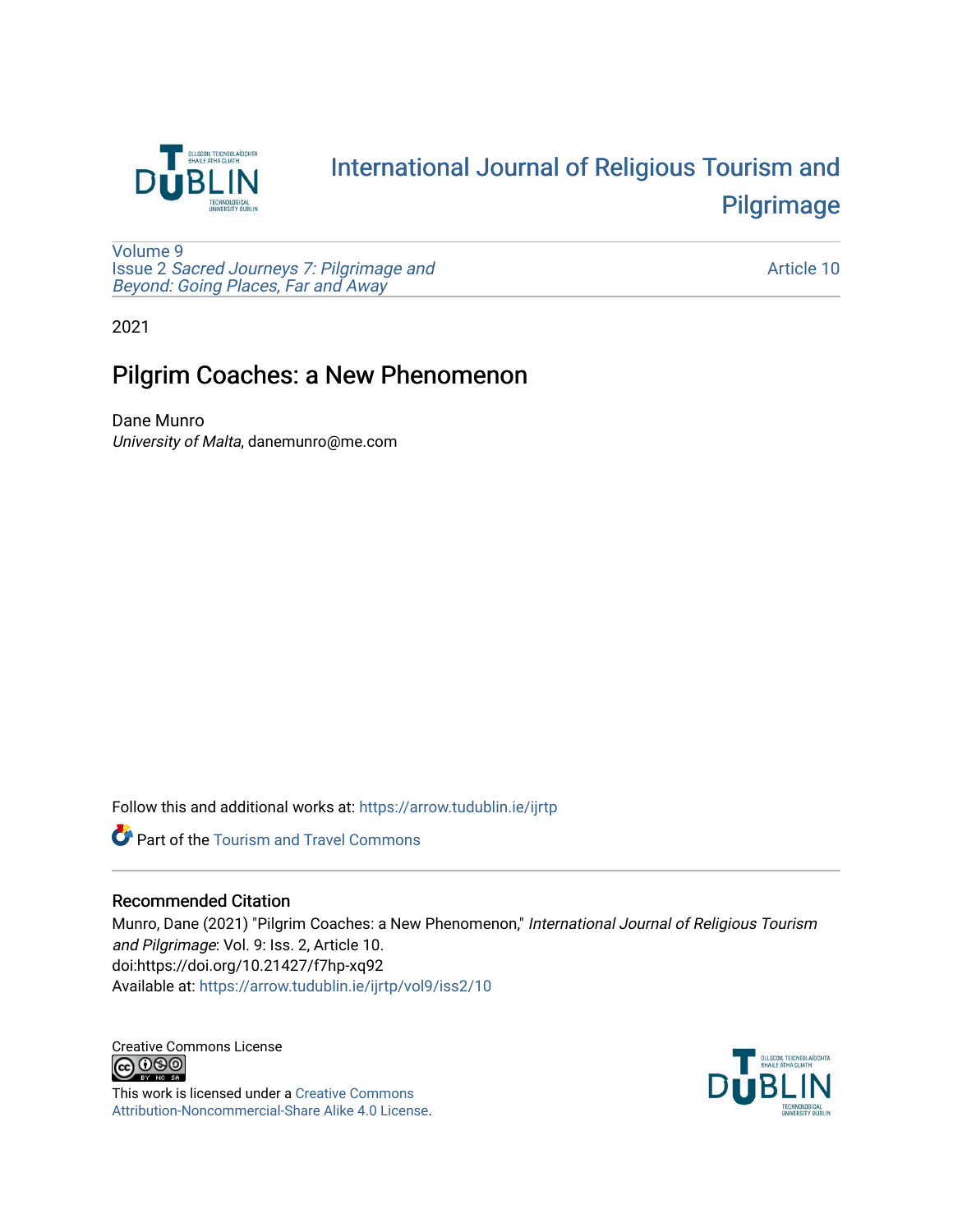# **Pilgrim Coaches: a New Phenomenon**

#### **Dane Munro**

University of Malta, Malta dane.munro@um.edu.mt

> This article introduces the relatively new phenomenon of the pilgrim coach, *i.e.* a recently developed profession whose practitioners help people along the mental trajectory of pilgrimhood. Historically, the pilgrim was subject to 'codified forms which governed conduct, termination, and purpose' (Gros, 2015:107). Pilgrims were instructed by their local church how they best could fulfil their vows along the way and at the shrines. In the post-pilgrimage era (Munro, 2017), where tourism is integrated with pilgrimage, new pilgrim routes are being created for both the religious and non-religious for the purpose of connecting people to a goal or philosophy through pilgrimage. In Belgium and the Netherlands, the profession of walking coach or nature coach has become popular in the last ten to fifteen years, and accredited courses have emerged. The aim is to re-acquaint people with nature's stress-relieving and health-bringing effects. Pilgrimage coaching is then a natural specialisation in this profession, offering nature coaching knowledge, supplemented with other academic disciplines added to the package to pilgrims, people who walk through nature with an added purpose. This article discusses new, circular pilgrim routes, and concentrates mainly on the Walk of Wisdom in the Netherlands. This route was initiated as a non-religious but spiritually-rich circular pilgrim route, driven by environmental sustainability, while simultaneously providing the services of professional pilgrim coaches. Besides confirming the benefits of pilgrimage as we know it, the pilgrim coach also offers new insights in the psychology and therapeutic values of pilgrimage.

**Key Words**: new pilgrim routes, pilgrim coach, spirituality, religious / non-religious, therapy

### **Circular Pilgrim Routes and the Walk of Wisdom**

In the last decade or so, several pilgrim routes have been invented or revived in the Netherlands, among them new, circular ones, such as the rather untranslatable 'Gelukkigerwijspad' (roughly *Happier Ways,* www. gelukkigerwijspad.nl), designed by Wilco Kruijswijk and the Walk of Wisdom (walkofwisdom.org). The latter is a creation of Damiaan Messing, who, while he was reading a Bachelor's degree on ritual studies at the Radboud University of Nijmegen in the Netherlands (Messing, 2008), worked closely together with one of his visiting professors, Ronald Grimes, who specialises in ritual studies. Messing was involved in a Dutch NGO, *De Kleine Aarde* (The Small World). Its goal is, among others, to create awareness regarding environmental sustainability. Messing's research linked ritual, pilgrimage and environmental sustainability into a circular pilgrims' route, constructed by linking country lanes, places of natural beauty and villages together into a single pilgrimage product. A central part of the underlying philosophy is to assume co-responsibility for

natural creation, and by allowing oneself to blossom, one may contribute to the development of the greater good. On the Walk of Wisdom's website, one may read that: 'all people are seedlings of Mother Earth, each with its own unique germination.' Spirituality is here combined with an earthly goal of walking to save the world.

Circularity also suggests a smaller  $CO<sub>2</sub>$  footprint, as pilgrims only have to travel to one central point, both the beginning and the end of the pilgrimage route, although people can, of course, join anywhere. A small church, St Stephen's Church (*Stevenskerk*, built in 1273) in Nijmegen, plays a pivotal role in this circular route. In the church, the reception desk is situated, run by volunteers. It usually takes about a week to walk the whole length of the Walk of Wisdom, 136 km in length (Figure 1).

In 2015, the Walk of Wisdom opened its route for pilgrims and at present already more than 6,000 people have completed the walk. The new route is open to all religions, but none is required, allowing a very personal approach to one's religiosity, spirituality or philosophy of life. There are several spots along the route which are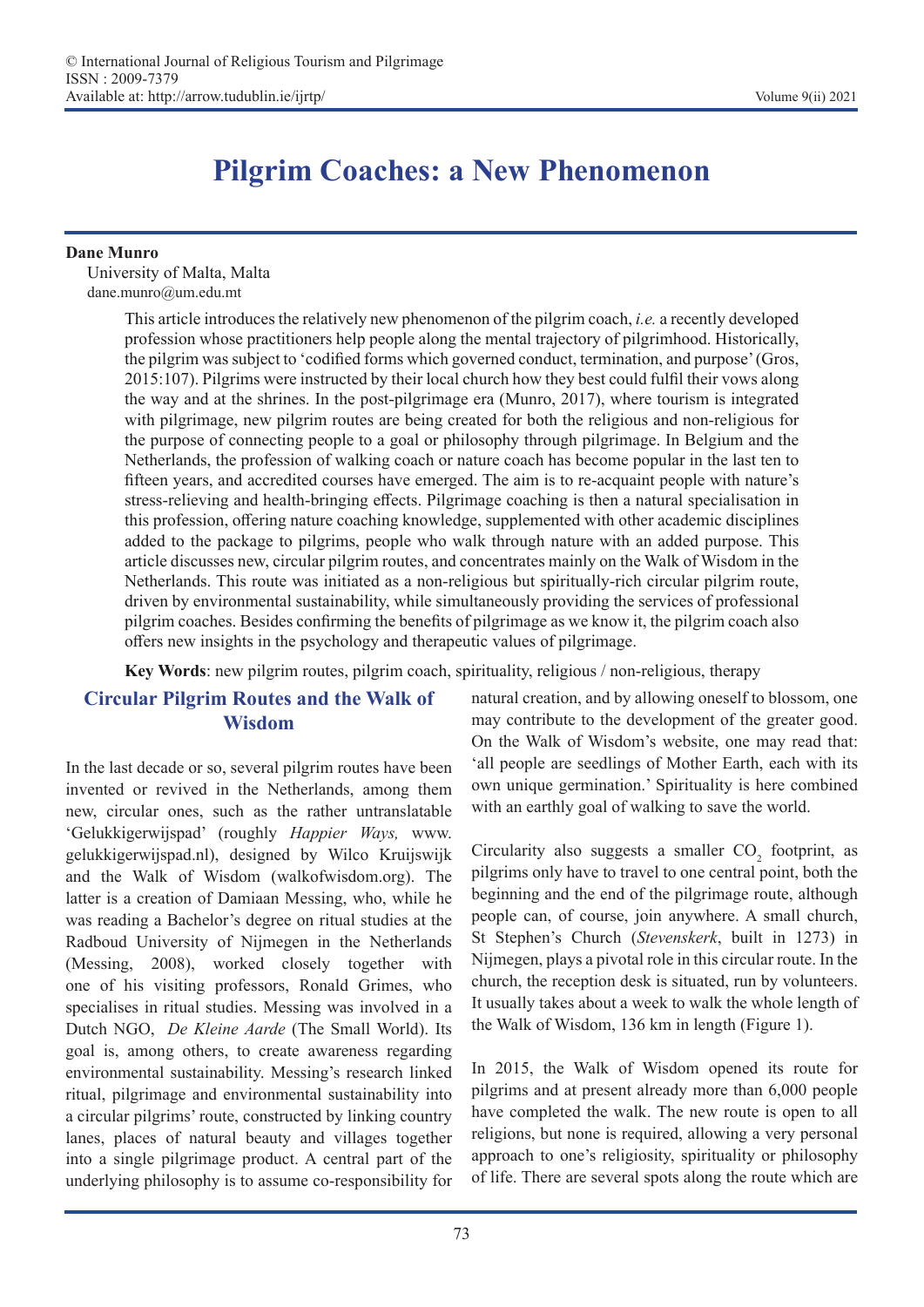

used for rituals, which are those rituals commonly found along many pilgrim routes. For instance, there is a place where a participant can leave something behind, mostly a small item (cloth) representing a large burden, or a place for baptism or spiritual cleaning. Everyone is encouraged to bring their own ritual with them.



Source: https://wandelpin.nl/wp-content/uploads/2019/08/ Walk-of-Wisdom-1400x1014.jpg

Signposting is well organised on the route (Figure 2), with little chance of getting lost, although it does happen. Maps are available, and the maps on any smartphone will be of help too.

However, the philosophy of the Walk of Wisdom encourages participants to limit the use of mobile phones. Pilgrims are invited to switch off their phones and to avoid as much as possible all social media, so that they are only available to themselves. This is seen as a form of modern day fasting, abstaining from what one craves most. 'Time to recharge your own battery', it says on the website. There is a point of comparison here with the British Pilgrimage Trust, which does not at all discourage the use of mobile phones. Since their routes are mostly linear and considerably longer - signposting may not survive the destructive forces of nature and humankind so far into the woods and out on the hills; Eade (2020) has observed that mobile phones are considered a freedom when it comes to navigation, rather than a constraint.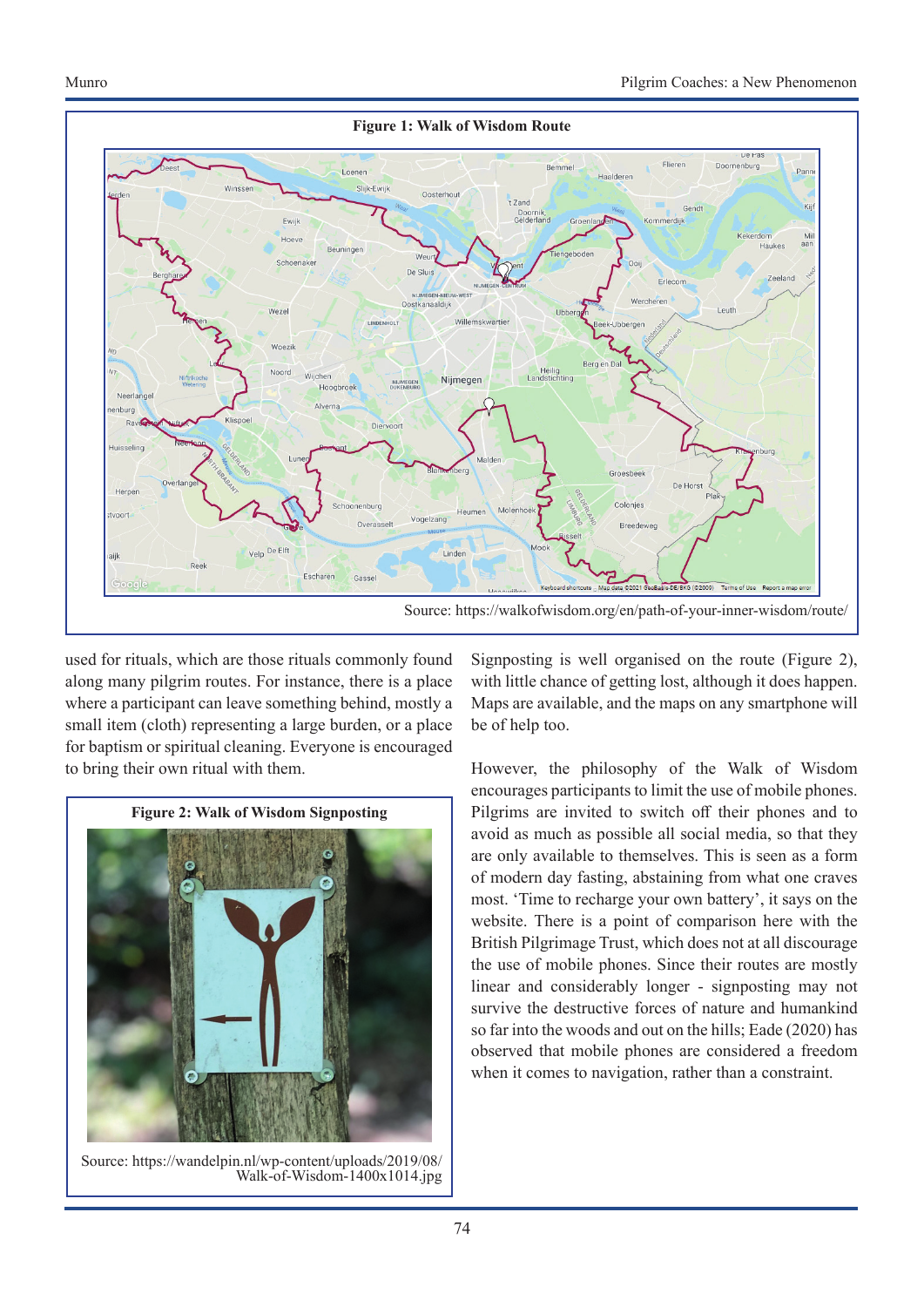#### **Coaching the Pilgrim**

In the past, contextual understanding and scriptural knowledge were readily available for pilgrims wishing to understand how to conduct themselves and what to expect from the road itself. Maraval (2002) adds to this that when pilgrims arrive, they do what they came for: they engage in specific prayers. Since they took the effort to come all the way to a particular place, the pilgrims would allow the place to colour, inspire, imagine and nourish their prayers, which

*would be fortified by all that the place itself could bring and contribute, which is essentially to say by all that could be seen and touched*  (Maraval, 2002:71–2).

The spirit of place can thus be an incentive to the prayers and the fulfilment of the visitor.

According to Gros, walking is 'dull, repetitive, and monotonous' (2015:207), but never boring, due to the regularity of the cadence involved: exactly all the immersive ingredients one needs to work on the self without distraction when walking. Effortless repetition places the mind in overdrive, enabling the pilgrim to go deep inside their own mind, defragmenting, repairing and creating order out of chaos. Experienced pilgrims know this all too well (Whitehouse & McCauley, 2005), while a first timer might not be prepared fully for that. Pilgrimage researchers have written about the therapeutic value of pilgrimage and its healing qualities have been known for millennia (Elsner & Rutherford, 2005).

At the present time, much of the historical context of the blessings of pilgrimage has been lost, and that loss is now being repaired, albeit with a modern approach, among others, through mindfulness-based treatments, such as yoga, meditation and several cognitive and behavioural applications. These are often inspired by Buddhism or other Eastern wisdoms (Mirdal, 2012). This realisation has also, for the last 15 years or so, been part of the products and services offered by nature walking coaches (wandelcoach.nl), a serious and flourishing form of coaching. For those in current times who are unfamiliar with this, there have been certain developments in this field in the form of pilgrim therapists, to help people finding the road to themselves again (Warfield, 2012). The pilgrimage appeal among people who are non-religious but are at the same time open to the transformative effect of pilgrimage and nature (Collins-Kreiner, 2009). These walkers now have a possibility to walk while

contemplating environmental change and sustainability, and at the same time finding professional support to work on themselves, a quintessential issue also supported by the research of Winkelman and Dubisch (2005).

Along with the creation of the Walk of Wisdom, based on the premise of environmental sustainability, the phenomenon of the pilgrim coach came along. The organisers of the Walk of Wisdom realised there was a need for pilgrim support, as for some participants the result of the pilgrimage experience was overwhelming. One of the reasons pilgrims give is that walking a pilgrimage provides spiritual renewal, while not everyone knows what to do with that renewal.

Although the idea of pilgrim coach derives from the by now established specialism of walking coaches and nature coaches, it still can be regarded as an avant-garde phenomenon. According to Jørgensen *et al.* 

*pilgrimage walking as therapy is largely an unexplored ground within health science / care / interventions notwithstanding millennia of human experience* (2020:33).

Jørgensen *et al.* continue to state that pilgrimage on foot is becoming increasingly popular as self-therapy, dealing with mental and physical issues as well as to address gaps in spiritual matters.

One of the applied methods in walking and nature coaching, and also present in pilgrimage coaching, is Attention Restoration Theory (ART), which aims to bring to the attention of people the restorative forces of nature, but not just related to physical or mental fatigue (Hartig, Mang & Evans, 1991). While walking in a natural environment, some restorative effects are quickly noticeable, such as calming down, increased concentration, lower blood pressure and heartbeat (wandelcoach.nl). Pilgrims are confronted with a number of natural phenomena, such as 'soft fascination'. This occurs, when nature naturally and effortlessly attracts attention to its endlessly repeating fractal structures. The idea of 'being away' is quickly achieved in areas of natural beauty, allowing the mind to entertain fresh perspectives and reflections on experiences, thoughts, emotions, stress and the self. When one is perceptive to nature's full-sensory powers, it is easy to please the senses - visual, audible, olfactory, palatable, tangible. This is easier for some than for others, and thus the Walk of Wisdom initiative of pilgrim coaching could be regarded as *accompanied self-therapy*.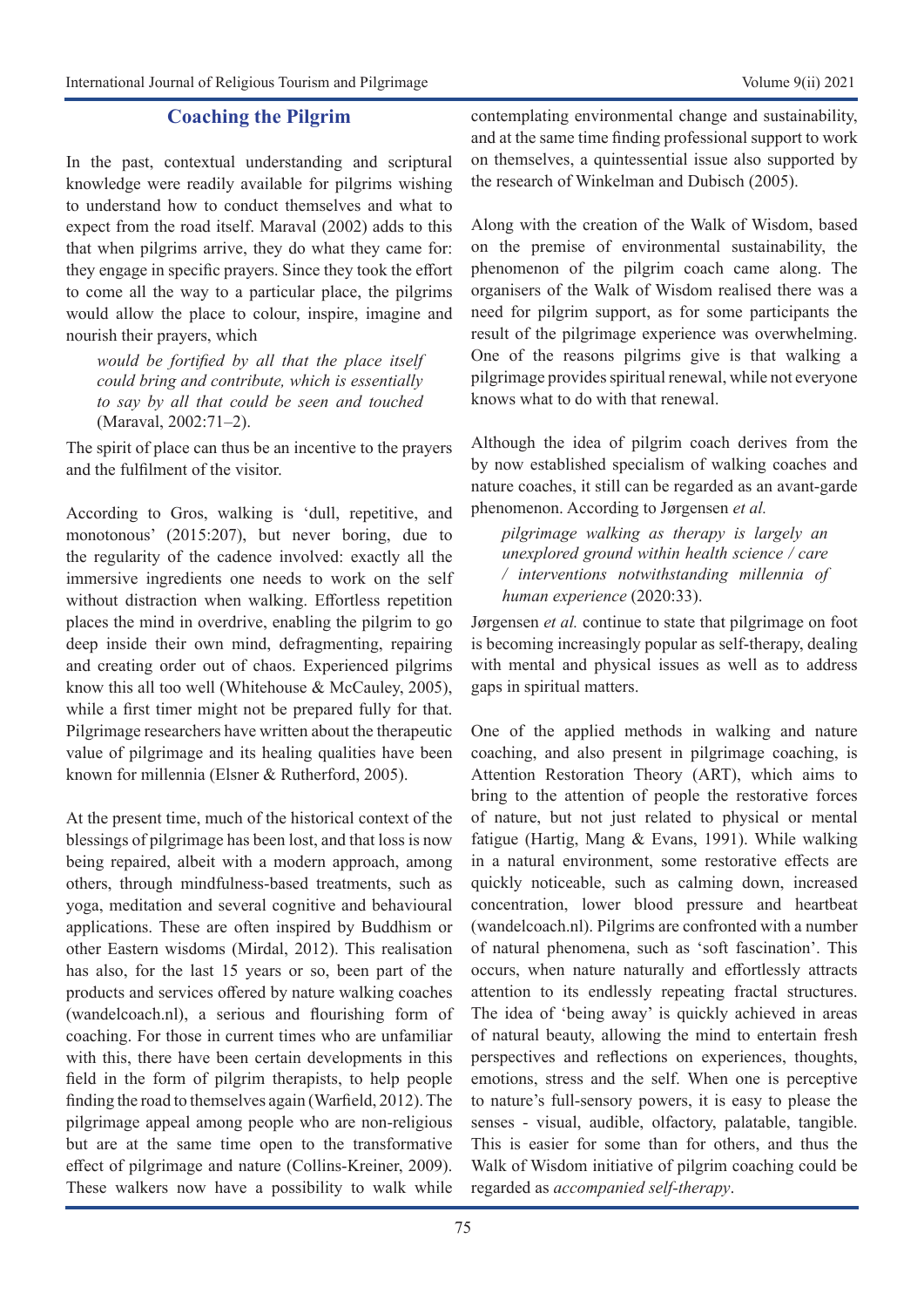#### **Case Study: Lidia van Engeland, Pilgrim Coach**

This paper examines the practice of a Dutch pilgrim coach, Ms Lidia van Engeland, as a case study. Lidia is closely connected to the Walk of Wisdom. Her profession is coaching and training people in their personal and professional development. She has studied psychology and career management, with additional training in Gestalt therapy, biographical and narrative work, and poweroriented coaching (www.overdenoordzee.nl). Being a coach is a free profession in the Netherlands, meaning that there are no controlling authorities, although sector associations have some weight. She is a member of the international career management institute (CMI) (www. cminl.nl), and every three years she has to be re-certified, having to undergo continual professional development training and must submit five declarations of customer satisfaction. She is also a member of the NOBCO (www. nobco.nl), a trade association for coaching in general. For two years she has trained with a nature coach during all seasons, engaged in nature-themed walks as a guide. However, she does the pilgrim coaching 'sitting' in her office, which actually feels great as a preparation for the many kilometres to walk for the pilgrim. Together with another pilgrim coach, Ted van Rijt, they work with pilgrims of the Walk of Wisdom and have created pilot projects. As a result of the success of pilgrim coaching, much interest has been developed in relation to the profession. Currently, several pilgrim coaches are undergoing training, ready to be sent out into the field.

Meeting people who are open to new experiences and are willing to share these with others, is very much appealing to her. It goes without saying that there must be a mutual trust relationship between the coach and coachee. She strives for pilgrims to re-experience themselves, to reconnect feeling and mind with the physical sensation of walking. Once trust is created and intimate conversations are taking place, there is less need to answer all the questions and choices that people impose on themselves. Often coachees become silent and experience peace when the pieces of the puzzle are coming together. Lidia labels this as 'fulfilment', being full of oneself in a positive way.

*A pilgrim coach needs an open attitude, being able to listen without judgment. We also need to love the coachee to a certain extent, meaning looking at the other person with eyes of love, because then you get to see more and can help them better.*

#### **The Way to Yourself**

Although Nijmegen and its surroundings have a history of Catholicism, the Walk of Wisdom is not Catholic; it is rather a spiritual experience, a reflection on personal life. Lidia clarifies that she wants people to ask certain questions, 'Who am I? How do I give meaning to my life? Where do I stand and where do I want to go?'

*In periods of uncertainty about your life and yourself, walking a marked route gives a grip on life* [explains Lidia]*. While walking, you will also find the way to yourself.* 

Although the walk is getting increasingly popular, the route remains fresh. We hope it stays that way and will not become as busy and crowded as, for instance, the Camino. Participants are placing more and more symbols along the way, pieces and places of value and meaning, giving depth to their own experience. Knowing that others have gone before you and will follow you, can give connectedness. You are not walking alone, you are one of the pilgrims, part of a whole, and that gives strength. Although you have to take each step yourself, that connection can be tangible and it is certainly uplifting.

Lidia acquired personal wisdom from ritual accompanist and theologian Christiane Berkvens-Stevelinck, who stated that there are five possible key moments in a pilgrimage: natural moments in the journey, where you can add depth by thinking about what is going on inside you. These are:

- (1) *Preparation*: The time before you go on the road;
- (2) *Begin*: The moment you take the first steps on the route;
- (3) *Middle*: When you have found your feet and still have a long way to go;
- (4) *End*: When you have completed the journey;
- (5) *Beyond* (Preparing for the next pilgrimage?).

#### **Coaching Trajectory**

The pilgrim coaching program supports some of the key moments mentioned above. The coaching trajectory consists of two conversations: a conversation at key moment 1 or 2 and a conversation at moment 5. Lidia explains:

*The purpose of the first conversation is to clarify the question why someone is going to walk, a life event that makes people decide to walk,*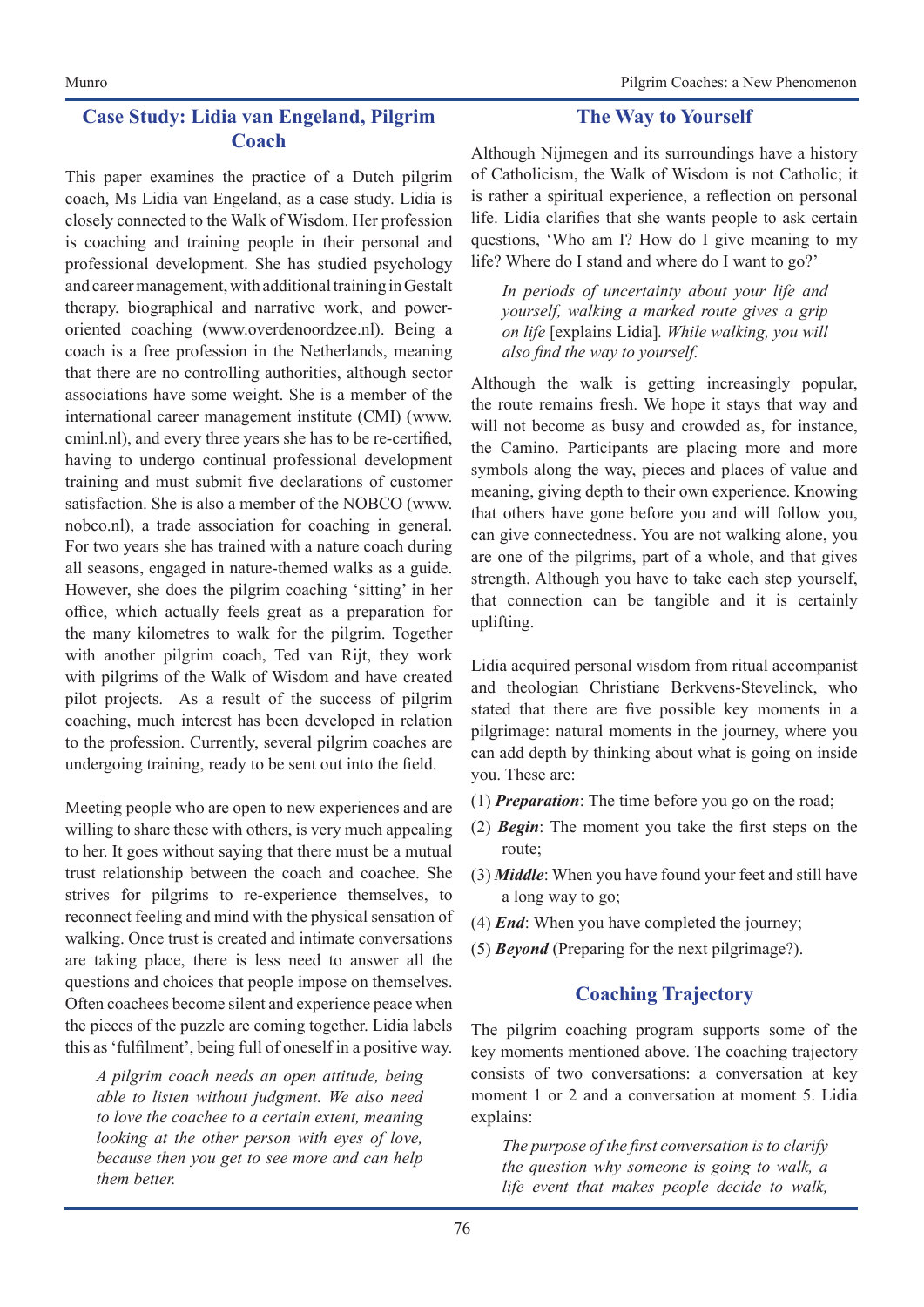*which does not always have to be problematic, such as death, divorce, or illness; there may be also something to celebrate: a friendship, a birthday, or a parent-child relationship, among others. The pilgrimage is then a marking of the transition from one to the other. In that first coaching session, I will ask for the reason to walk the Walk of Wisdom. Then, together with the coachee, I will investigate the connection between this cause and someone's personal development. What does this life event mean for the pilgrim? I work with an inner and outer lifeline. The outer lifeline is about life events, the inner lifeline is about someone's personal development. During the conversations, we are making connections between the outer and inner lifeline. We will try to break through the selferected barriers around the problem and build on their character strength for a sustainable solution* (see also Kortehagen & Nuijten, 2015).

In these connections, Lidia explains, often several personal themes emerge:

- How do I stay true to myself (internally) and, e.g. in my career choices (externally);
- How do I deal with emptiness (internally) e.g. after a divorce (externally);
- What do I find important (internally) in my friendships (externally).

*I will then help the coachee in the first conversation to contextualize the personal development question of the pilgrimage to be walked. It is usually the case that someone's personal theme will also present itself during the pilgrimage.* 

Lidia also provides some practical pilgrim philosophy:

*Slowing down the pace of life and simplifying matters usually leads to a deepening of one's spiritual life while gaining fulfilment. Slowing down brings depth and time to look at the infected layers of the self. I want people to focus, narrow down with that magnifying glass towards that 'square inch' of their soul, their essence, deep inside.*

Being on a circular route also may prevent people getting lost in themselves. They are walking for their own benefit.

*This is not selfish, but necessary for inner reorganisation. Walking for yourself to find yourself again.* 

As much as 'clothes make the man', the pilgrims make the route, may be an applicable aside to Lidia's work:

*Several contrasting things happen to the pilgrim when on the road. Walking is a multisensory business. On your way through nature, just follow your own nature. Read your own manual and carry out its instructions. Give synchronicity as chance. Walking does something to you, physical movement leads to psychological movement. Once things from your manual are being named and labelled, you realise that naming is the trigger for things to happen.* 

Synchronicity is an important word in pilgrimage as a healing tool, i.e. the coincidence in time of two or more, not strictly causally related events whose meaning is equal or related. The pilgrimage is a synchroniser, as it brings the pilgrim in contact with vistas, people, one's own limitations which can work as a catalyst for change. Walking then increases the momentum of change.

This concept of synchronicity appears in many pilgrimages, often in a religious context. Sedat Çakır and Iris Berzuijen, founders of the Cross-Anatolian Sufi Trail, comment about *tevafuk,* divine synchronicity, and *nasip*, divine provision, which often befall pilgrims on this linear route from Istanbul to Konya (Brehmer, 2020). The Good Samaritan is a sample of divine provision, or a person who selflessly and generously provides the pilgrim with water when thirsty. In the ancient Christian pilgrimage context, hospitality had to be given to a pilgrim, because, in a test of tests, this pilgrim could be Christ himself (Melczer, 1993).

#### **Some Samples**

Lidia presents some samples of her cases. A man in his mid-50s wants to walk the Walk of Wisdom, having discovered walking a few years ago and noticed that it is a nice way to get in touch with like-minded people. In his family, he feels like an outcast. He yearns for kindness and is eager for attention, willing to give a lot of it in order to receive the same. He is out of balance, the fulfilment he yearns for is unattainable as long as he derives his self-esteem from the attention he is missing. In the first conversation, the beginning of a shift takes place. An awareness that he 'alone' can walk his path, like everybody else, and that he also needs attention for himself in order to be able to walk consciously and in the here-and-now, a balance of his wants and actual needs. This gives him strength and independence. As an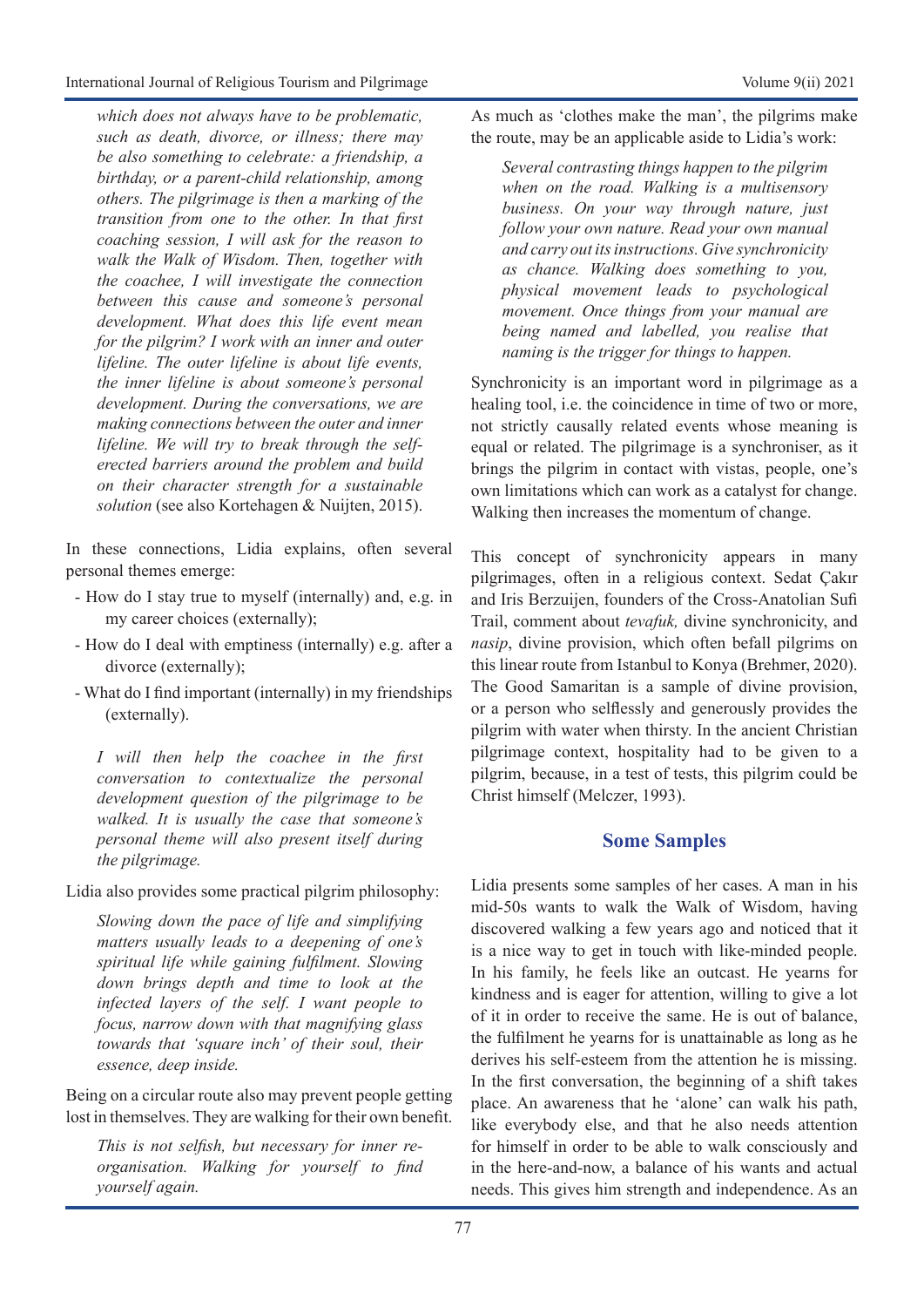exercise on the road, he will try to make contact with other pilgrims on the basis of this independence and hopes to experience the balance between giving and receiving. The walking, the contact with his body and the earth helps him to stay together. A different man goes out Lidia's door than the man who came in.

This idea between giving and receiving, of goods and experiences, has been a common occurrence in pilgrimage for millennia, the sacrifice and the reward. It was famously worded by Cicero's legal principle of *do ut des,* a principle of reciprocity, meaning 'I give so that you may give' (Bijsterveld, 2007). Even in the nonreligious form of pilgrimage this principle still applies, governing the behaviour of pilgrims among themselves. In this respect of sharing experiences, Lidia says;

*In the second conversation (moment 5), pilgrims feel the need to tell their experiences. Often there is some excitement about the unexpected character of such experiences. Usually there are positive surprises and sometimes difficult encounters, but it is always about the intensity. Together we try to find out if it can be given a meaning. When the first arousal of the journey has subsided, I will give more attention to certain matters in detail. A short relaxation exercise can help the coachee to get back to the present. I sometimes ask to visualise the trip with a drawing. We will look at how the experiences relate to the question someone started the walk with. Has the question changed? Have there been any answers? Has the question behind the question been clarified? Nothing is right or wrong, the coach must make this very clear. Sometimes, I go one step further and invite the coachee to make a connection from the pilgrimage to the outer lifeline. What does your experience mean for tomorrow, the next week, what you are doing, or what do you want to be doing?*

The conversation at key moment 5 is crucial for achieving closure of the pilgrimage. This is where conclusions are drawn, decisions made and experiences told. Sometimes it leads to beautiful but fleeting encounters with nature, while the synchronicity of the moment leads to important decisions. A middle-aged couple is doing the walk together. He, a general practitioner, has recently retired from his very hectic practice, while she had already retired and does voluntary work. Together they want to think about their third phase of life, their golden years, especially how they should give shape to their new future plans. In the first conversation, the ideal picture is painted: making long haul trips and engaging in voluntary work abroad. Probing this topic, a question arises. For him:

*Do I dare to let go and step into the void, having confidence that new things will automatically come my way?*

For her:

*How do I keep my own space where I can stay close to myself?'* 

Both questions are about trust in oneself and each other. While walking, they both realise that it is so nice just to take a trip close to home. The global tourist aspect thus disappears from their future plans. One does not need to read all the captions and signs or admire the sights. One can really focus on the self and the surrounding natural landscape. And then, the moment of synchronicity happens when they notice a single mushroom which, although a little damaged, nonetheless remains bravely upright. Not only the beauty of the damaged mushroom, but also the relativity of their ideal picture brings intense enjoyment of what can be seen right in front of their feet. In their diary it reads:

*On the last part of the walk, while I was nearing home, at the same time I felt so far from home that it was uncanny. But it is not about our actual home, it is about coming home to yourself and each other. The walk has done that.*

In this sample, synchronicity, dressed up as a Homeric simile, has found its way into this narrative, where a matter of gravitas is set off by a compassionate account of something vulnerable, in this case, the damaged mushroom. Deciding not to go on holidays to faraway destinations, also an environmental sustainability issue, is positively confirmed and rewarded by their ability to notice small and tender things.

To accommodate the reader who might not have samples of Homeric similes to hand, two samples from Catullus. Here from Elegies XI. 19-27 (translation Kline, 2007):

*…just as on the meadow's edge a flower has been touched by the passing plough…*  (unfortunately, unlike the mushroom, the flower did not survive).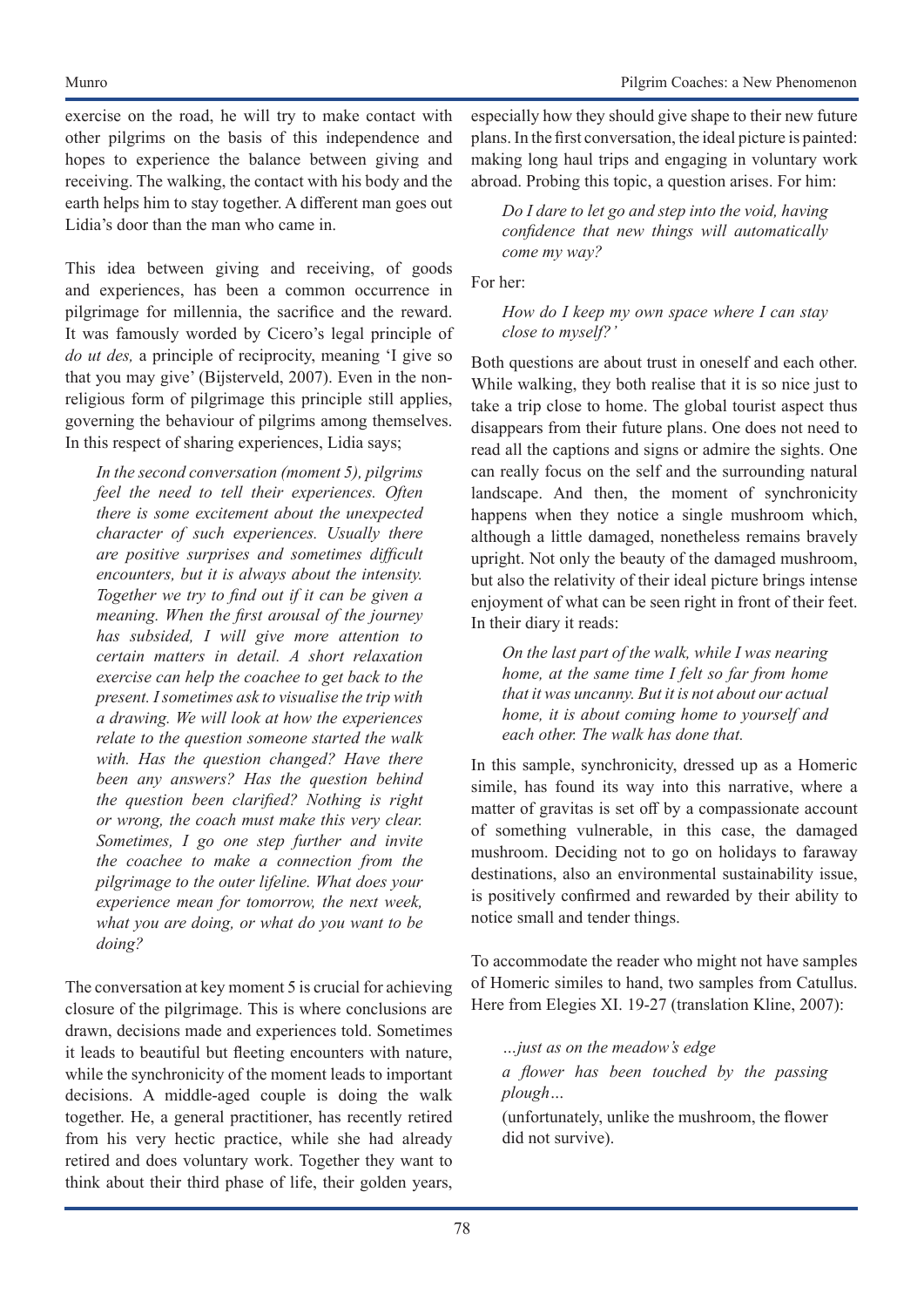Catullus was well known for his eye for details. In his Carmina 64:61-67, he observes the predicament of Ariadne. She is standing on the shoreline of a sandy beach, while her lover Theseus sails off, abandoning her on the island of Naxos:

*Alas! She fixes her gaze after him, heaving with great waves of sorrow. No longer does the finespun scarf bind her yellow locks, no longer is her light veil screening her hidden bosom… all has slipped from her body, scattered about, while the salty surf plays them around her feet.*  (author's translation)

The purpose of this digression into Classics is that walking and pilgrimage on foot are able to bring out such wonderful aspects of people they did not even know they had. This is synchronicity at its best, bordering on providence.

Some more samples are provided by Lidia: A woman, let us call her Ariadne for this occasion, goes on a pilgrimage because she is between relationships. There is a new love in her life while she is still saying goodbye to her previous one. This causes her considerable tension and confusion. At the same time, it is a recognisable situation in her very chaotic life. During the coaching sessions, it emerges that she has difficulties being alone. She acknowledges this and decides that she wants to undertake the Walk of Wisdom by herself. Still, she questions if she can have fulfilment on her own. Lidia asked her to visualise in detail what could possibly be the challenging moments during the walk. For example, the chance of getting lost somewhere along the way, or the arrival at a bed & breakfast, or the imagined solitary, quiet evenings. Slowly, the fear of being alone turns into curiosity about what kind of different person she could be when she allows herself to do what she wants and needs. When Lidia talks to her again at the end of her pilgrimage, Ariadne thinks back to the start at St Stephen's Church. There, she lit a candle, symbolising that she left her old love behind, as the burning candle would extinguish itself in her absence. She talks about resisting the temptations of social media on the way, succumbing only a few times to it, but also about the enjoyable evenings in the village cafés, only accompanied by a good book and matching glass of good wine. Likewise, she recounted about losing her way in the forest and the relief and pride when she found a road sign again, a mild case of divine provision. She experienced the struggle of being alone, but also its peace and joy. In summary, she mastered her solitude rather well.

Another person, burdened by worries for others, told Lidia that at some point during the walk she stumbled upon a field full of blooming flowers and that she was, for the first time in ages, overwhelmed with joy. The discovery that she still could have happy feelings was so liberating and freed her of guilt of not having worries. This kind of synchronicity fits in with an unusual source of wisdom, that of the artist Bob Ross, both famous for his iconic permed hairstyle and broad-brush painting technique. In his 1980s/90s television series *The Joy of Painting,* he would encourage his viewers to imitate his techniques. With his characteristic soothing voice he assured them that 'there are no mistakes, only happy accidents' (www. bobross.com).

Most pilgrims, during evaluation, highlighted that pilgrim coaching had given depth to their journey, which they otherwise would not have experienced so explicitly. As a result of the coaching, they walked the way more consciously and recognised situations because they had been made aware. The walk was also confrontational, forcing them to make different choices during the trip and to experiment with new behaviour. At times, those attempts were more successful than others, but their initiatives still gave them a good feeling, and as a reward, they discovered new sides of themselves.

#### **Conclusion**

The Walk of Wisdom is a prime sample that a pilgrimage route can be invented without losing any of its 'pilgrimhood' significance and relevance. The lack of historicity and religiosity is not regarded as a negative but as a positive issue. Newly designed routes or trails need to have an extra dimension or drive, otherwise it is just an empty path. In this case, environmental sustainability was the inspirational drive. Of great importance was the circularity of the walk, a comfort on its own.

Motivations for going on a pilgrimage do not seem to have changed much, the yearning for fulfilment seemingly unaltered. Millennia-old pilgrimage phenomena are still very much alive in the experiential world of the recently invented Walk of Wisdom, including nearrevelatory appearances of Homeric similes, moments of synchronicity, (divine) provision and providence. Spaces are provided for recognisable rituals, similar to those developed over time along the historical pilgrim routes and trails. What does seem to have changed for many people, is the purpose and content of pilgrimage,